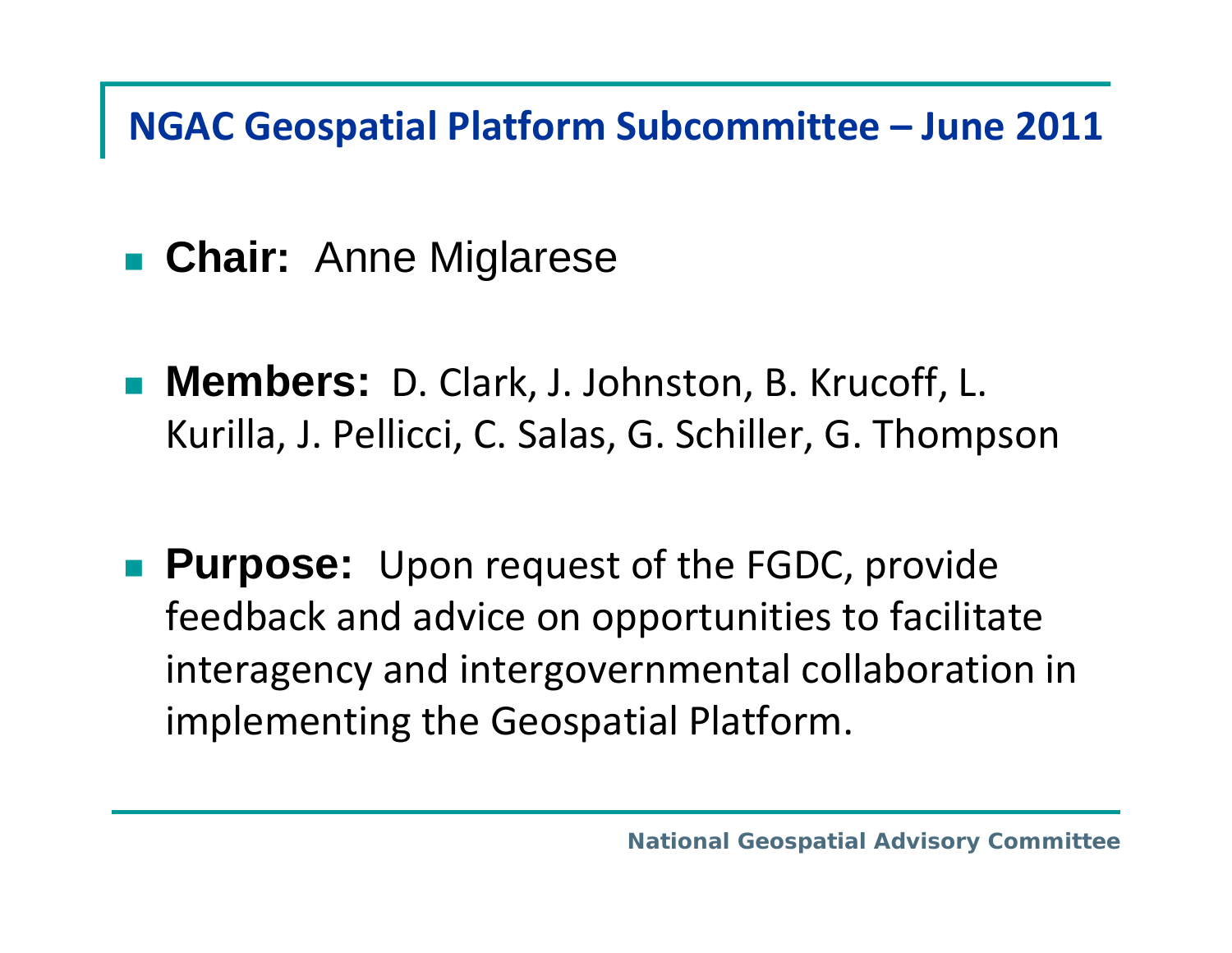#### **Geospatial Platform Implementation**

### **Approach & Focus**:

- Continue the current Subcommittee and add newmembers.
- Address current and future requests from the FGDC Community, including the following:
	- What specific offerings (data, services, applications) are available from State/Regional/Local/Tribal governments that could be integrated with the Federal Geospatial Platform in the short term?
	- What incentives could the Federal government consider to encourage non‐Federal contributions to the Platform?
	- What are the best mechanisms for identifying ongoing requirements and potential contributions to the Platform from our State/Regional/Local/Tribal partners?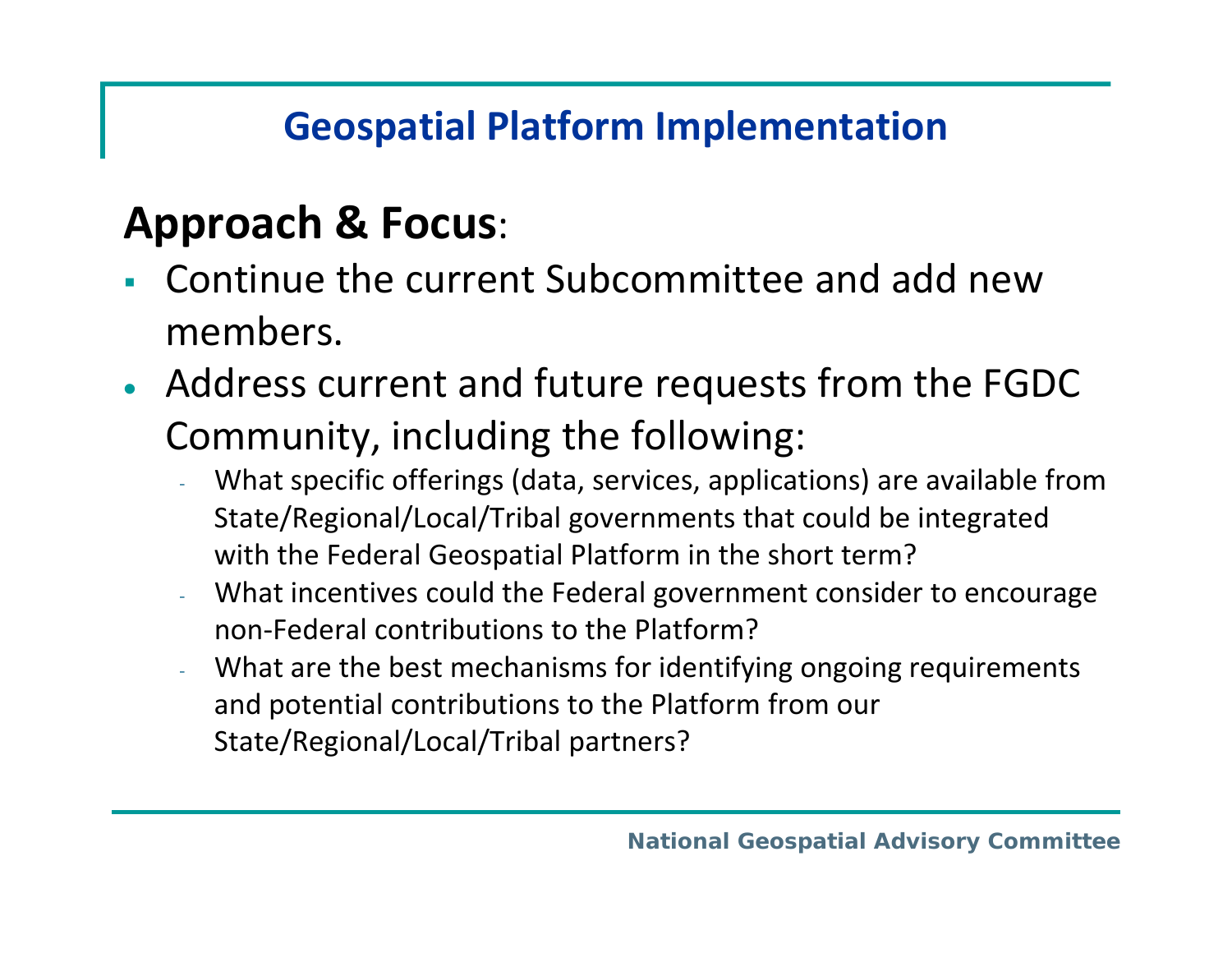#### **Geospatial Platform Implementation**

## Current and Planned Activities

- Incorporate information from Data Sharing Best Practices Summary Report into the Subcommittee's activities
	- T **Assess horizontal and vertical data sharing, what is going to help us** shape a path forward? What is the experience with fusion centers?
	- T ■ Assess data sharing / collaboration strategies for applicability to the Platform
- Assess Geospatial Platform business and financial models as they are developed and refined. Key questions may include:
	- e<br>S ■ What is the path from the "As is" to the "To be" state?
	- e<br>S ■ How should contracts and Service Level Agreements be structured?
	- e<br>S ■ What are the decision points for key decisions?
	- e<br>S **Finish analysis of incentives and benefits for different participants**

(started by Barney during last session).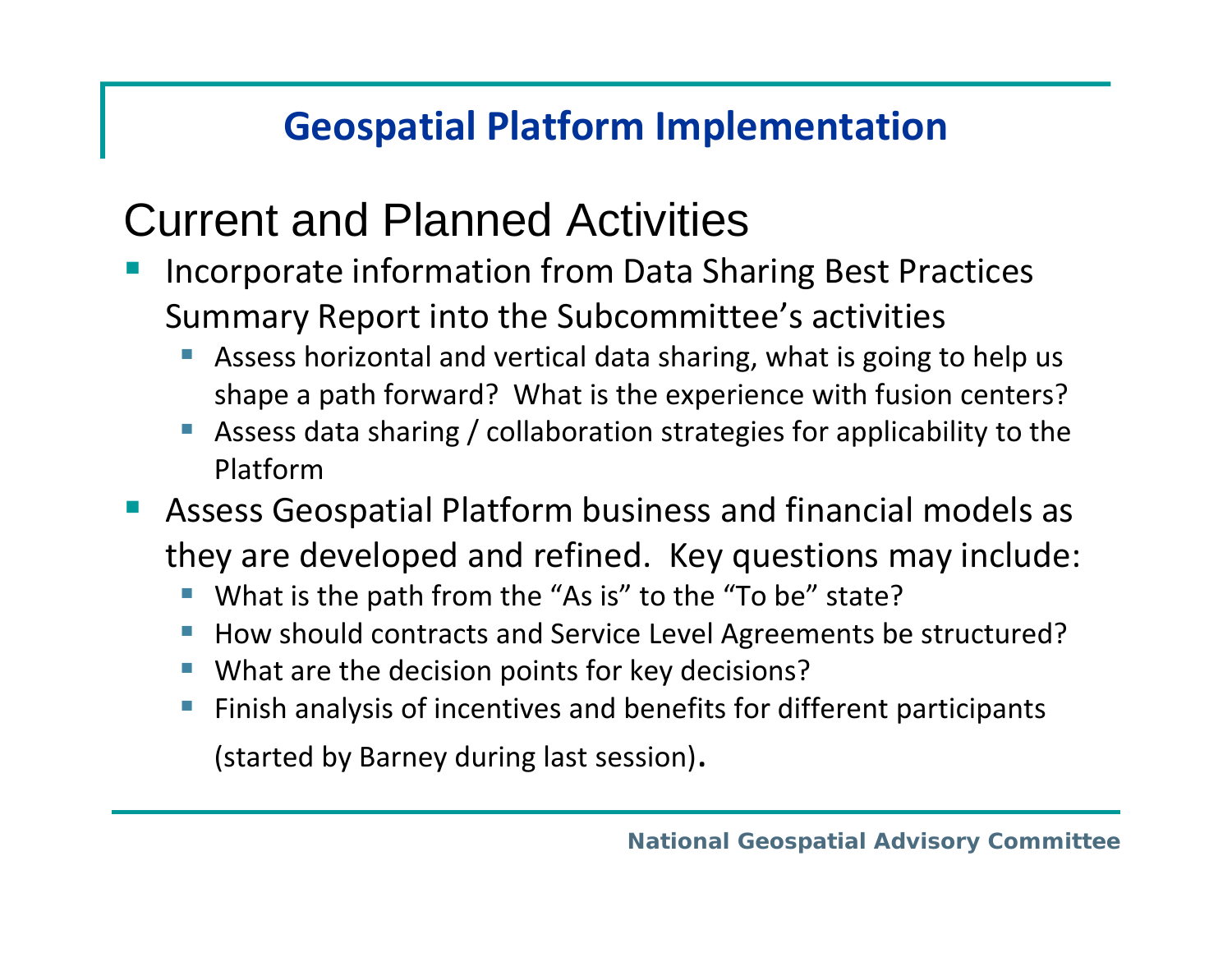#### **Geospatial Platform Implementation**

# Current and Planned Activities, Continued

- • Complete analysis of incentives and benefits for different participants (initiated by Barney Krucoff)
- • Assess applicability of Presidential Memorandum on "Administrative Flexibility, Lower Costs, and Better Results for State, Local, and Tribal Governments" (February 28, 2011) to Platform implementation activities.

## Proposed Deliverables:

•Finalize Platform Incentives Matrix

## Next Steps:

•Affirm membership & get busy!